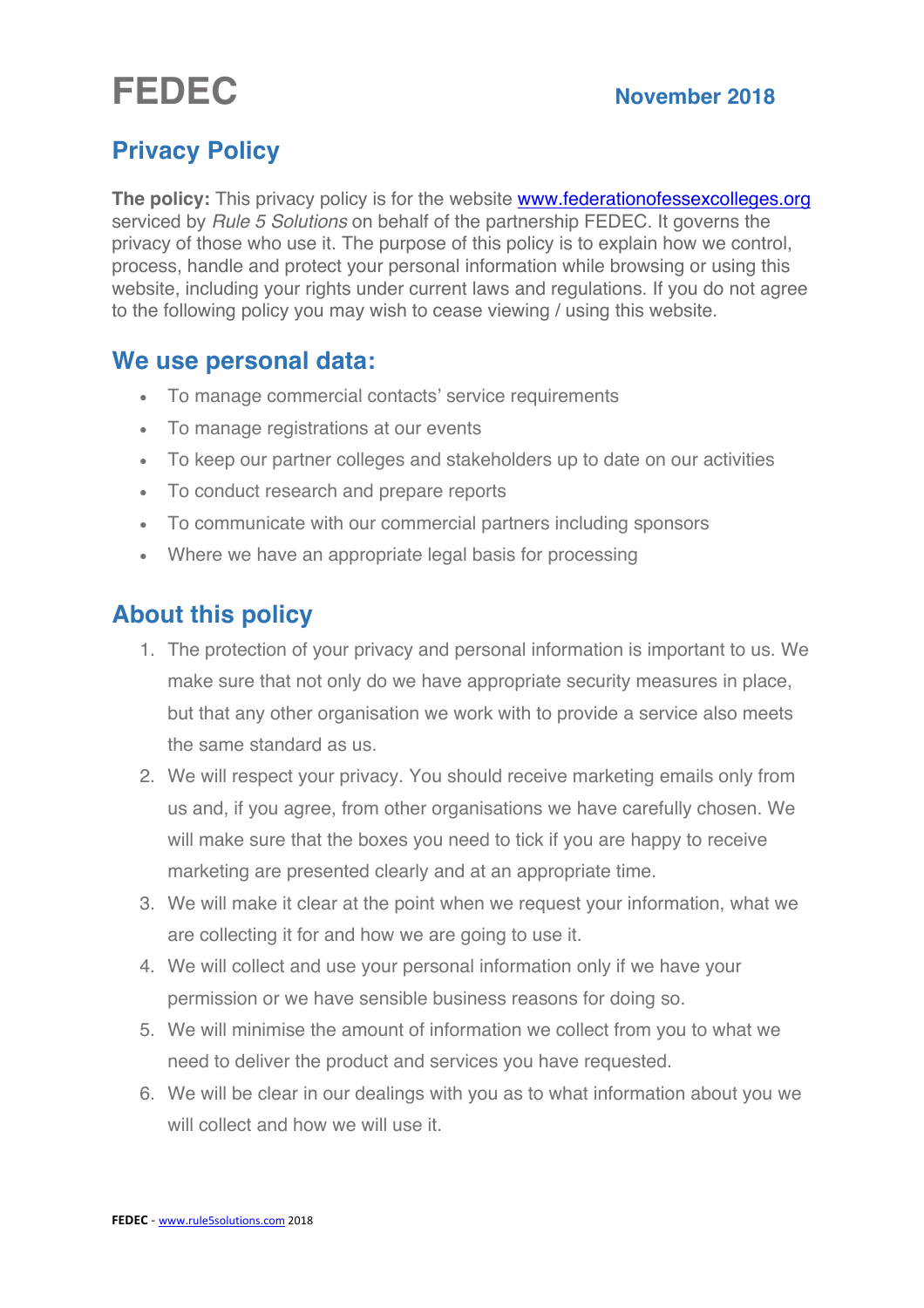- 7. We will use personal information only for the purposes for which it was originally collected and we will make sure we store it safely, and delete it securely.
- 8. Our website and individual college sites are accessible via the internet. Please remember that if you post any comments or links on any of our sites that they can be read and accessed by anyone and everyone.

If we, our service providers, or our commercial partners transfer any information out of the European Economic Area (EEA), it will only be done with the relevant legal instruments or permissions being in place.

## **What information we collect about you and how we use it**

We may collect personal information from you when you:

- register on a FEDEC Website page or for any of our services:
- enquire via the 'Contact' option about the Website, our services, or events;
- engage with us in relation to our events;
- when you work with us in a commercial capacity;
- through cookies;
- if you complete your details on research or feedback questionnaires;
- request or share information through the Website; and/or
- register for any of our mailing lists or events through the Website;

This personal information may include but is not limited to the following information about you:

- your name (including your first names and surname);
- your email address;
- phone contact:
- home organisation e.g. college or commercial organisation;
- other details about you that you or others provide to us; and
- sensitive personal data but only where you have provided your explicit consent for the collection of and use of such sensitive personal data

## **Legal aspects**

Our legal basis for processing your information: When you use someone's information in a business, you need to have a legal reason for doing it, and you then need to state this clearly.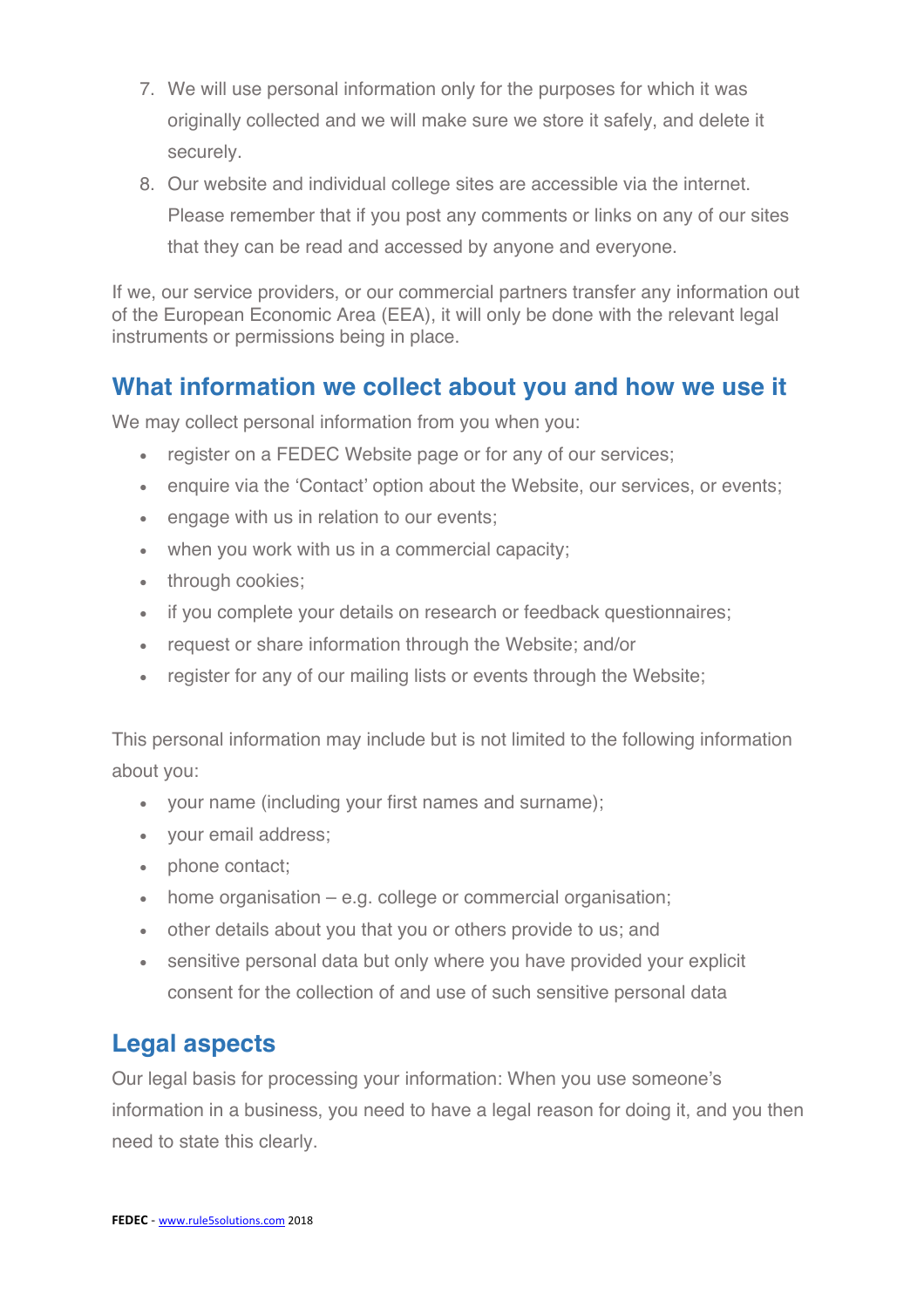For an information service such as a newsletter, the contact option, or when you register for one of our or events, we process your data using legitimate interest i.e. you are able to access lots of information and services in exchange for giving us your details, and our relationship is one where the balance of benefit is in your favour. You always have a choice about us managing your data this way and can opt out of processioning under this basis at any time.

Where you provide data in the course of a contract agreement, we process your data under contract, i.e. your data is necessary for the fulfilment of the service. Any additional contact, i.e. telling you about another product or service closely related to the product or service you have contracted is managed under legitimate interest.

We will always make it as easy as possible for you to opt out of things like newsletters or update emails if you don't want them, providing it doesn't restrict our ability to provide you with the thing you have requested.

Profiling - sometimes we may use little parts of your information to target the messages we send you, for instance, we might use your location to send you details of a competition. This is normally done manually or via an automatic notification service managed by us.

How long we keep your data. Sometimes a legal authority may require us to keep it for a certain amount of time. Otherwise we determine the length of time we keep your data, based on why you gave it to us in the first place. For example, if you visited one of our events, we'd keep your information, to let you know about the next one.

When we don't need to keep your data anymore, we do one of three things:

- we erase it
- we keep a small amount because we have to, and keep it safe, sometimes disguising it.
- If you say you don't want to hear from us ever again, we keep the minimum amount information to make sure we leave you alone.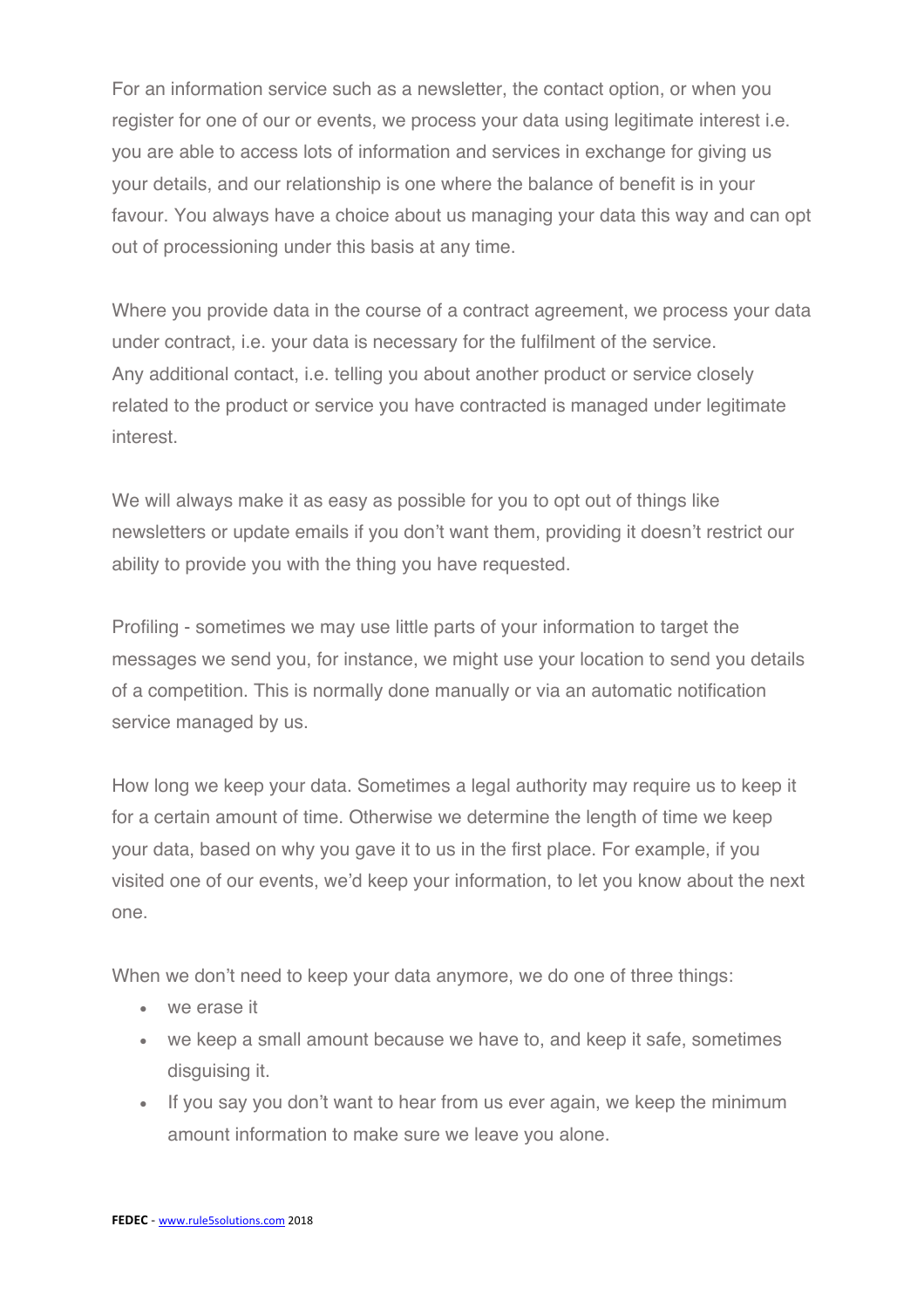## **Children's Data:**

We do not knowingly collect or store any personal information of children under the age of 16, because the mechanisms whereby we collect personal information are not applicable to this age group.

#### **Making changes to the information you give us**

You can rectify, erase, object to or restrict the way your information is handled without undue delay. You can also ask to access the data we hold on you. We're working on ways to make it easier for you to review and correct the information that we hold about you. In the meantime, if you need to change any details or want to get in touch with us about anything to do with your information email us via the email link on our site.

#### **Who we share data with**

We do not and will not, sell or share your data at any time to anyone else for their own marketing purposes.

If you are a visitor or potential visitor to one of our events, we will share your details with our contracted communication partners if applicable, so that they can:

- Tell you about upcoming events
- Direct you to the places where you can book tickets
- Keep you up to date with what is happening at the events, including sending you the latest news.

If you are an exhibitor or sponsor at one of our events, we will share your details with our approved suppliers in the below areas:

- Core exhibition services (stand build, electrics, graphics, furniture and lighting)
- Venue services (catering, room hire, gas, water & waste, barriers, cleaning etc)
- IT and internet
- Freight, Lifting & Storage
- Audio visual equipment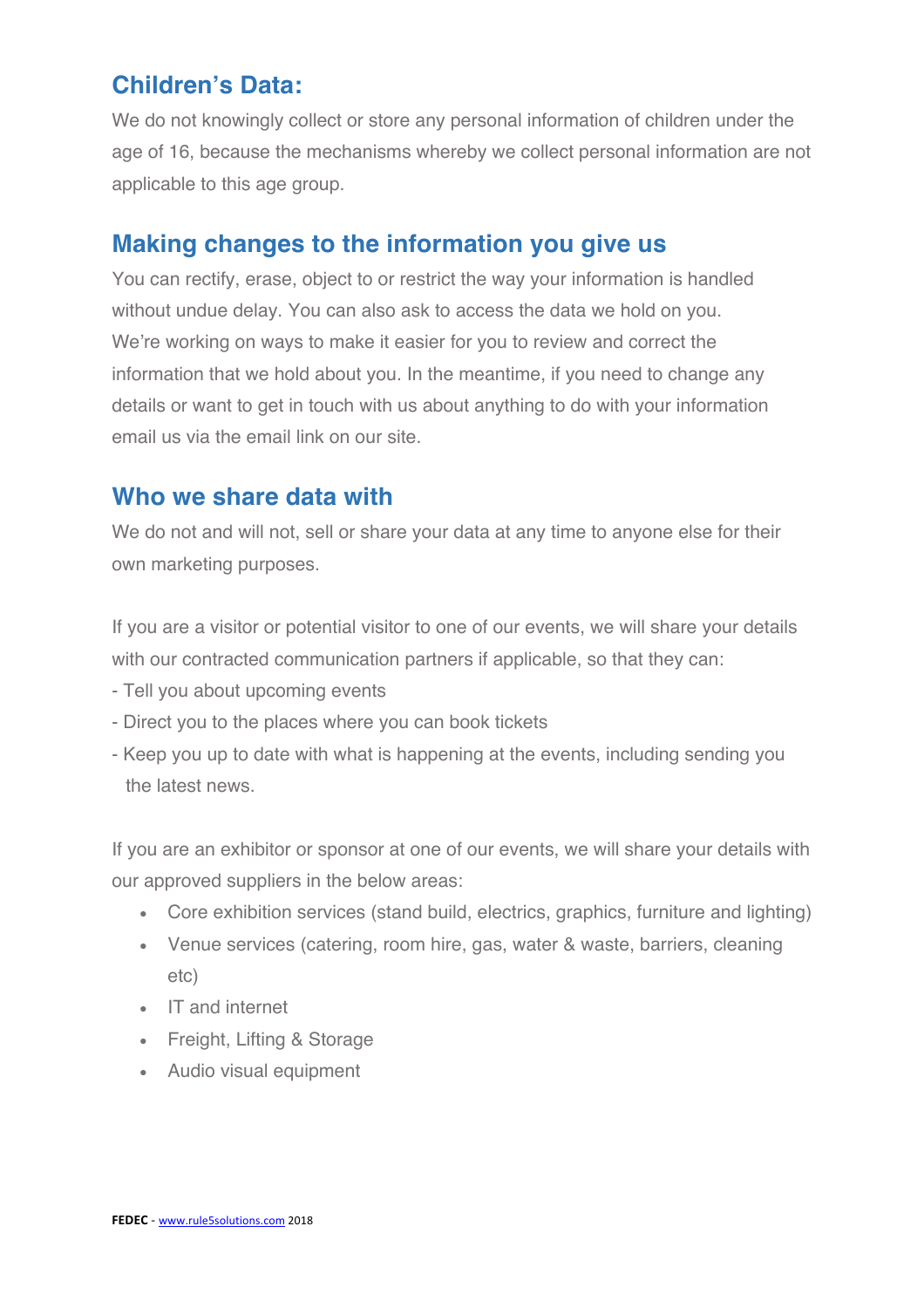## **Transfer outside the European Economic Area**

If we need to send any information outside of the EEA, it will only be done with the proper legal protections or permissions being in place.

## **Cookies**

Cookies are little packets of data that sit on our website, in some cases to make it work, and in some cases to add additional services. For more information about cookies, how to look after them, even how to turn them off, please review your settings.

## **Google Analytics**

We use Google Analytics on our site for anonymous reporting of site usage and for advertising on the site. If you would like to opt-out of Google Analytics monitoring your behaviour on our sites please use this link https://tools.google.com/dlpage/gaoptout

#### **Who we are**

FEDEC is a partnership of the further education colleges and key FE providers in Essex. FEDEC is not a legal entity however the individual members are and each operates its own website and related privacy policies. FEDEC's site is supported by Rule 5 Solutions which is a private consultancy service company which operates and supports this website on behalf of FEDEC.

If you would like to contact FEDEC, please see the 'Contact' page of the site where postal and telephone contact details are provided in addition to an email option.

## **Your right to complain**

If you are not satisfied with the way your request was handled, you have the right to lodge a complaint with the supervisory authority – details of which are given below: Information Commissioner's Office https://ico.org.uk/make-a-complaint/ Telephone: +44 303 123 1113

## **Changes to the privacy policy**

If we make changes to our privacy policy we will show you what they are here. If these changes are significant, we may also choose to email relevant individuals with